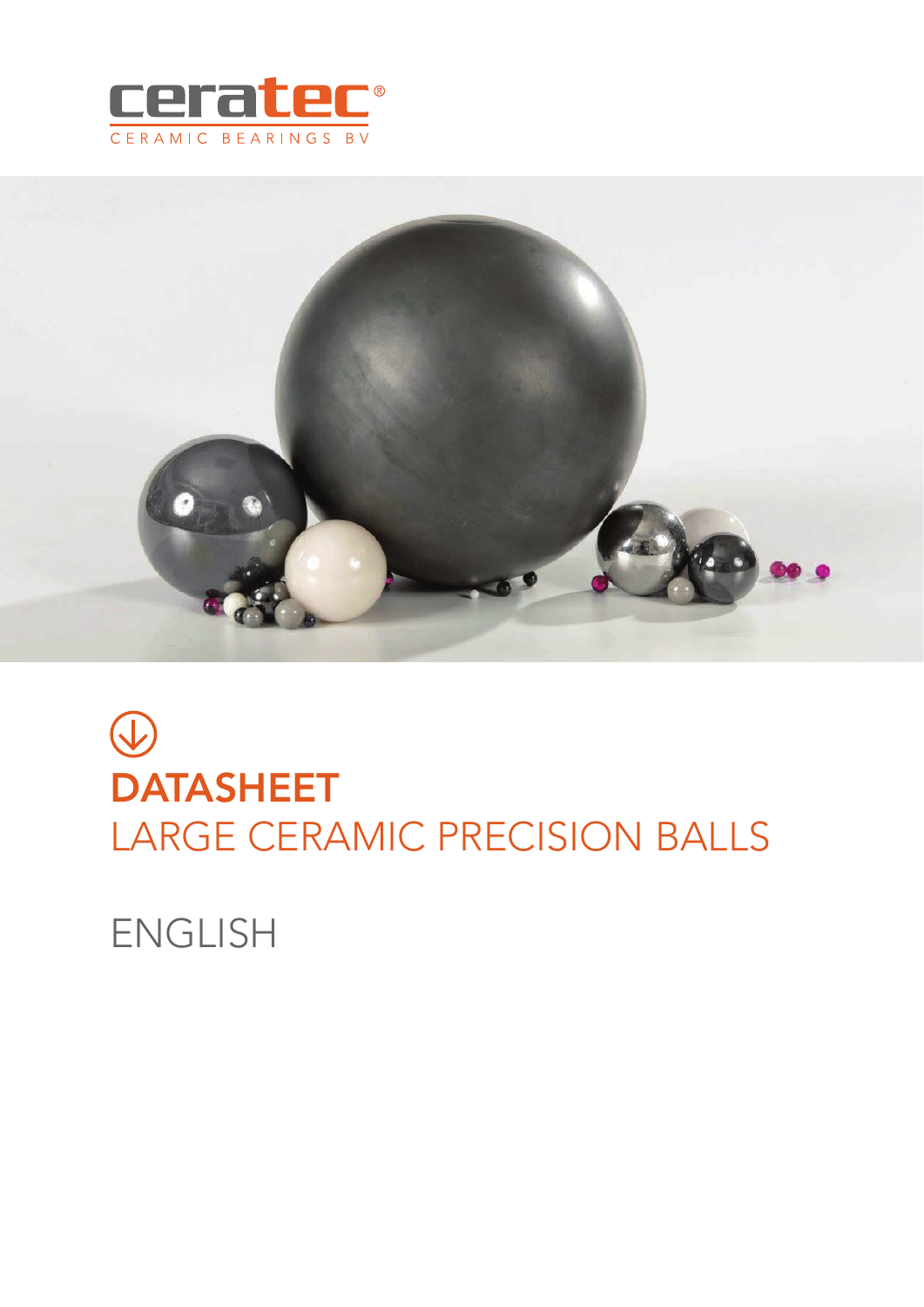

## WHO WE ARE

Ceratec Ceramic Bearings has been successfully developing and applying ceramic sliding bearings for over 35 years.

Ceratec Ceramic Bearings is located in Geldermalsen, in the centre of The Netherlands. With 25 employees, Ceratec has a lot of knowledge and experience in the field of technical ceramic materials, engineering, applications and manufacturing.

Many costumers come to Ceratec when the usual materials such as metals and plastics no longer suffice. Ceramics offer many possibilities due to their specific properties such as wear-resistance, high-temperature resistance and chemical resistance.

Together with the customer, our engineers will develop the application. The final product will be designed and manufactured in-house.

# CERAMIC PRECISION BALLS

### ADDED VALVUE

Ceratec has developed technology to produce extremely accurate and large precision sphere/ balls, with a stem of other shape, completely in ceramic. Sphericity within 0.002 mm has been achieved, on a 120 mm sphare when the sphare has. A surface finish of Ra 0.02 is possible. Materials applicable are silicon nitride, silicon carbide, zirconia and alumina, depending on your application. Whether it's a check valve, unidirectional bearing, ball hinge, bearing pad or a precision intrument, ceramics can make the difference.

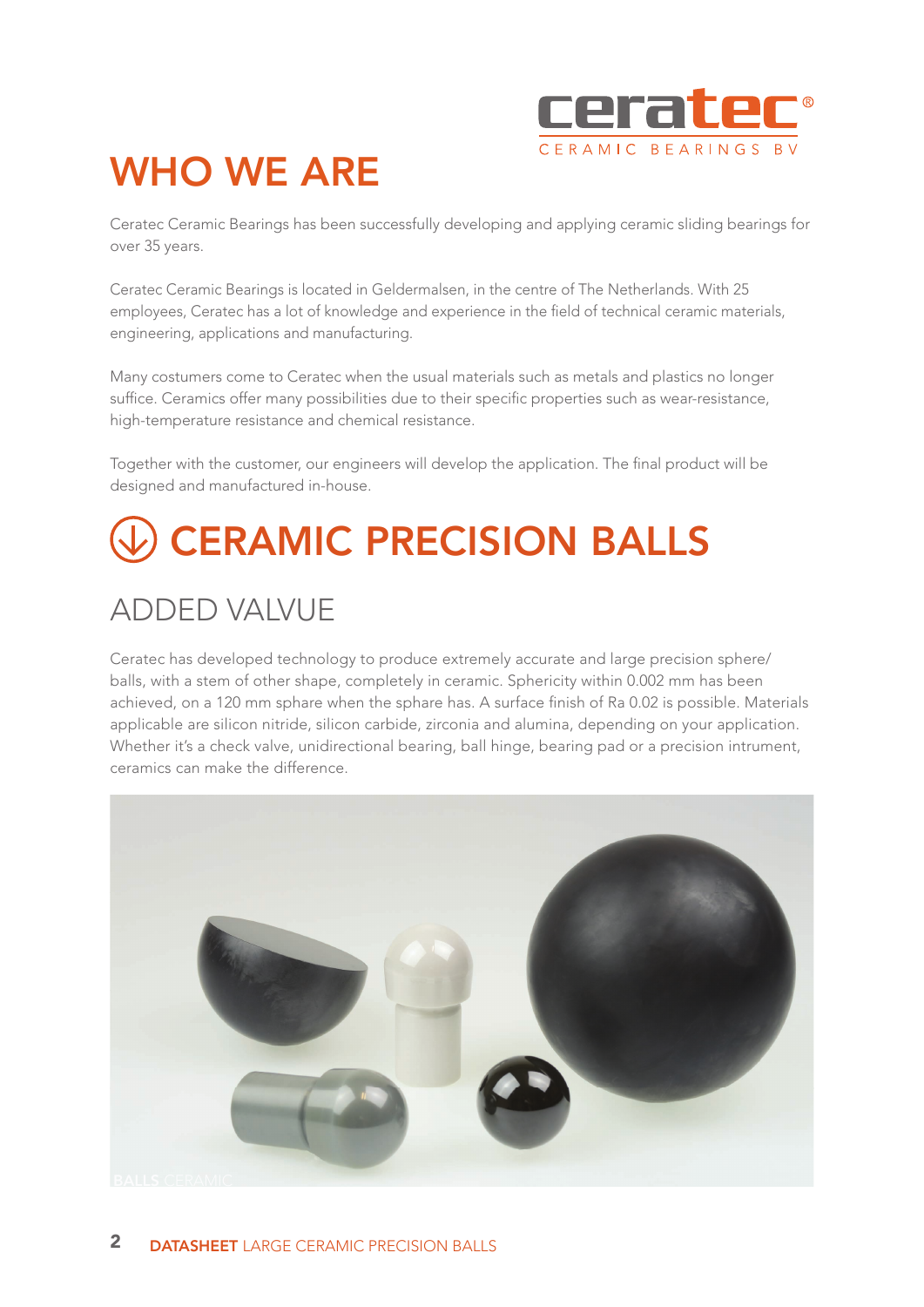



#### SPECIFICATIONS

| Size;             | Up to 200 mm possible, fully dense.                                  |
|-------------------|----------------------------------------------------------------------|
| Ceramic material; | Si3N4, SSiC, SiSiC, Al2O3, ZrO2.                                     |
| Accuracy;         | Sphericity within 0.002mm.                                           |
| Surface finish;   | Ra0.02 or lower is possible                                          |
|                   | Compressive strenght; 3000 Mpa or above, with smooth surface finish. |

#### **MATERIALS**

Summary available materials ceramic precision bearings.

| <b>Materials</b>       | chemical formula         | $Si_3N_4$       | $Al_2O_3$      | ZrO <sub>2</sub> MgO | $Al_2O_3$              | $Al_2O_3 + Cr_2O_3$ |
|------------------------|--------------------------|-----------------|----------------|----------------------|------------------------|---------------------|
| unit                   |                          | silicon nitride | alumina        | zirconia             | sapphire               | ruby                |
| density                | q/cm <sup>3</sup>        | 3.16            | 3.90           | 6.0                  | 3.99                   | 3.99                |
| colour                 | $\overline{\phantom{a}}$ | grey/black      | white          | white                | transparent /<br>clear | red                 |
| hardness               | HV 0,5                   | 1750            | 1900           | 1200                 | 2300                   | 2300                |
| flexural strength 4pt  | <b>MPa</b>               | >750            | 470            | 820                  | 390                    | 390                 |
| E-Modules              | GPa                      | 320             | 380            | 205                  | 430                    | 430                 |
| compressive strenhth   | MPa                      | >2500           | 2400           | 1990                 | 2100                   | 2100                |
| toughness              | MPa√m                    | 6.0             | $\overline{4}$ | 12                   | 1                      | 1                   |
| thermal conductivity   | W/m.K                    | 35              | 29             | 3                    | 36                     | 36                  |
| electrical resistivity | ohm.cm                   | $10^{12}$       | $10^{14}$      | $>10^{8}$            | 1016                   | 1016                |
| thermal expansion      | mm/mK                    | 3,5             | 8              | 10                   | 5.3/4.5                | 5.3/4.5             |
| maximum temperature    | $^{\circ}C$              | 1000            | 1800           | 900                  | 2000                   | 2000                |